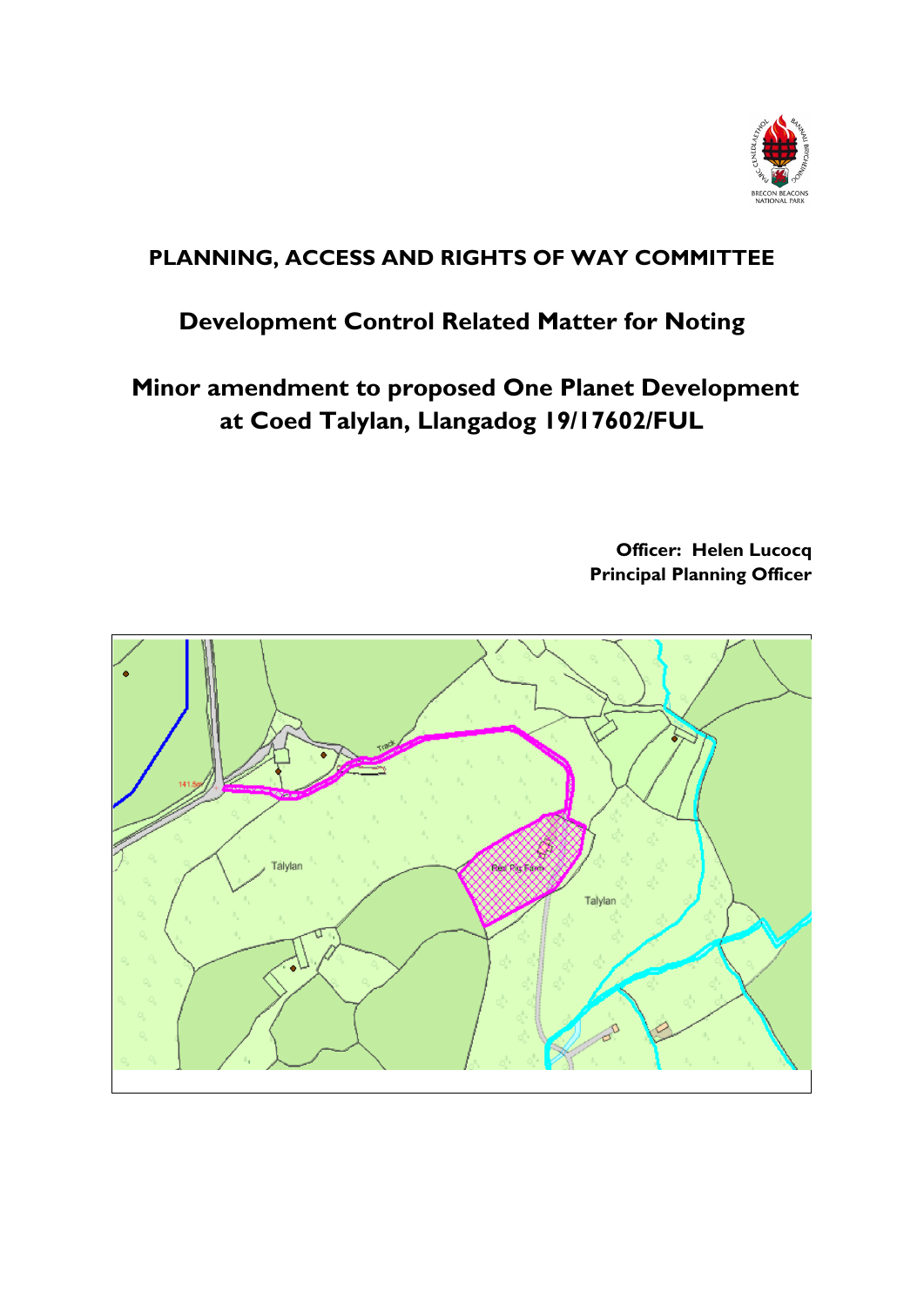#### **Background**

An application for the development of a One Planet Development (OPD) was presented to the meeting of the Planning and Rights of Way Committee under reference 19/17602/FUL on the 10<sup>th</sup> December 2019. Members determined to permit the proposal subject to S106 agreement.

To date the S106 agreement remains unresolved and planning permission has not been granted for the above scheme. The site is served by an access track that is currently in the ownership of the National Park. The landowners of the application site and the applicants of the planning application are in negotiation with the Authority to purchase said track thus enabling the completion of the S106 agreement. Transfer of ownership has been delayed due to the restrictions on working practice resulting from the coronavirus pandemic.

As part of the development of the S106 agreement applicants have determined that they can utilise a smaller area of land for the running of their proposed One Planet Development, thus reducing the area of land to be purchased in order to facilitate the proposed development. They have therefore approached the Authority to reduce the area of land that is tied through the S106 agreement. The following report provides an outline of the proposed changes and the implications for any future planning permission.

## **Officer Report**

The site in question, Coed Talylan, is not in the ownership of the applicant. In accordance with a statement 2.1.4 of the management plan, it is the intention of the applicants to establish a management company for the site which would purchase the land from the current owner once planning permission has been granted. Therefore in developing the S106 agreement Officers have been in negotiation with both the applicants and the land owner. During the course of these negotiations at has been determined that the extent of the land area to be tied through the s106 is excessive. The applicants have determined that the area of land necessary could be reduced without compromising the integrity of the proposed OPD. This would have the dual benefit of reducing costs to the applicants in land purchase and reduce the area of land in active management.

As such the applicants have submitted revised plans and supporting documentation to the Authority thus: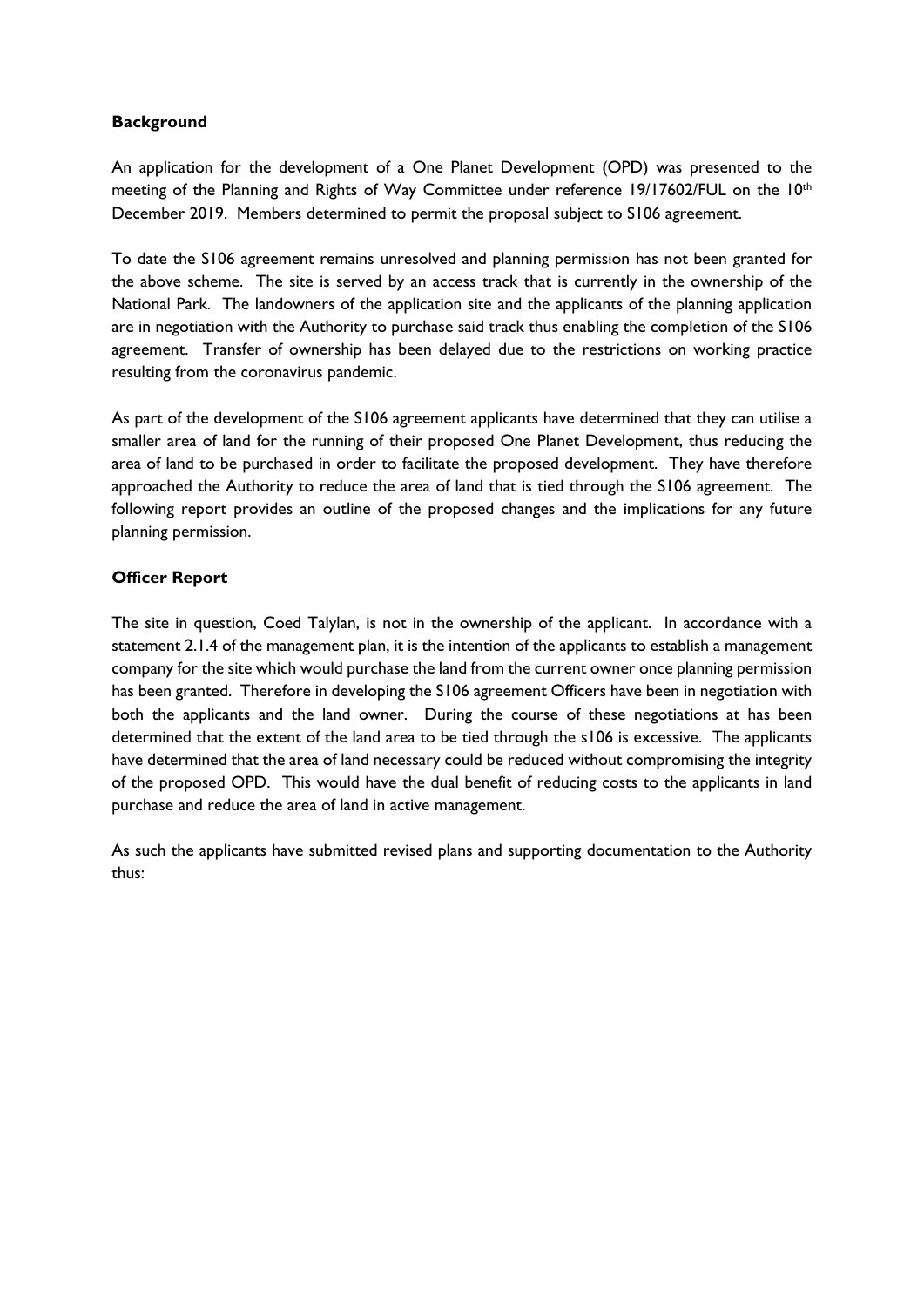

## **As presented to PAROW Dec 2019 Revisions May 2020**

#### *Amendment to land management plan*

In addition to the amendments to the submitted plans, Applicants have also provided a revised Management Plan for the OPD<sup>1</sup>. The extent of the changes are detailed as:-

- Figure 3: OPD outline change
- 3.1.4. The figure 180m2 bed area is removed but 90m2 to meet OPD requirements remains (corrected to 89m2 which is the actual figure from SD-O).
- SD B site map shows the new garden layout.
- 3.13. the following paragraph has been added: SD-O shows in detail the bed-area (m2) that we need to meet our vegetable subsistence requirements. Some of the growing areas have larger capacities than area given.
- 3.1.5 Cloche area (length) has been halved. ~50% of cloche area was however extra space and the yield subsistence figures (SD-O) have therefore not been necessary to change.
- 3.1.8 No change. The calculations here were not using the full capacity of the garden. OPD requirements are 151m2 here to meet operators subsistence, and the amended s106 area still allows us a 630m2 garden plot which is sufficient to service the needs of the OPD.

<sup>&</sup>lt;sup>1</sup> Available to view in full [here](https://planningonline.beacons-npa.gov.uk/online-applications/files/858401A82EBF643D4992FE7A3CDA2093/pdf/19_17602_FUL-LAND_MANAGEMENT_PLAN_MAY_2020_AMENDED-737265.pdf)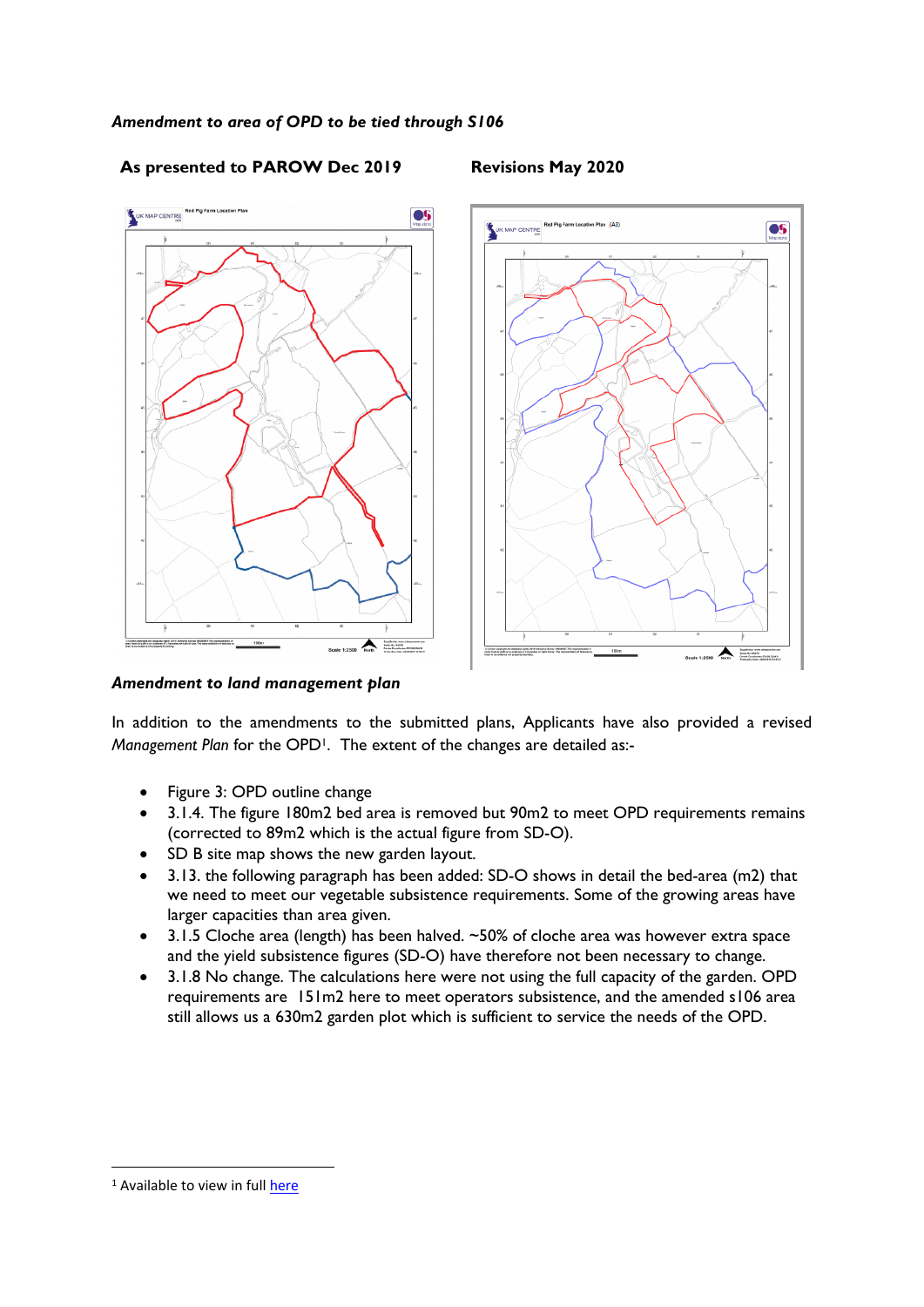- SD L and section 3.3.2 Woodwork business area has been changed from 1.8 acres to 0.46 acres and inclusion of ash wood from the firewood coppice rotation. There is excess coppice from the firewood coppice rotations. Evidence from the other OPD's are that the level of insulation are reducing firewood use to 1t! from 5-6 t per household there is sufficient to meet needs of OPD.
- 3.1.9 Forest garden area reduced. Not significant for OPD subsistence needs.
- SD-C LMM A shows the new s106 extent, with the same management areas although some areas are smaller as laid out above or in the LMP. The WMS A, B and C remains as they are part of the overall woodland management and doesn't affect OPD requirements.

Officers have reviewed the proposed revisions and are satisfied that the changes are minor in nature and the proposed OPD remains compliant with the requirements of LDP policy CYD LP1, Planning Policy Wales (4.2.38-39), Technical Advice Note 6 (4.15) subject to the following revised conditions<sup>2</sup>.

## *CONDITIONS*

- **1.** The development hereby permitted shall be begun before the expiration of five years from the date of this permission *Reason To ensure compliance with Section 92(2) of the Town and Country Planning Act 1990*
- **2.** The development hereby permitted shall be carried out in accordance with the following approved plans:-
	- SD B SITE PLAN LMME b AMENDED (18 May 2020)
	- SD C LMM A AMENDED (18 May 2020);
	- $\bullet$  SD F DWELLING A3 (3 July 2019);
	- SD G BARN A3 (3 July 2019);
	- SD H WC AND GREENHOUSE A4 (3 July 2019);
	- UPDATED A1 LOCATION PLAN (28 Aug 2019);
	- AMENDED S016 EXTENT MAY 2020 (18 May 2020) *Reason: To ensure compliance with approved plans*
- **3.** Prior to the commencement of works to or construction of the buildings with green roofs, details of the seed mix and roof construction to be used on the green roofs shall be submitted to and approved in writing by the Local Planning Authority. The green roofs shall be completed in accordance with the approved scheme.

*Reason: To comply with Section 6 of Planning Policy Wales (2018), Technical Advice Note 5 and* Policies SP3, 1, 6 and 7 of the adopted Local Development Plan for the BBNP and to comply with *the Environment (Wales) Act 2016*

**4.** Prior to the commencement of the clearance of vegetation outside existing cultivated areas or of any demolition, conversion or construction works associated with the development, a detailed Ecological Method Statement (EMS) shall be submitted to and approved in writing by the Local Planning Authority. The works shall be implemented strictly in accordance with the approved EMS.

*Reason To comply with Section 6 of Planning Policy Wales (2018), Technical Advice Note 5 and* Policies SP3, 1, 6 and 7 of the adopted Local Development Plan for the BBNP and to comply with *the Wildlife and Countryside Act 1981 (as amended), the Conservation of Habitats and Species Regulations 2017 (as amended) and the Environment (Wales) Act 2016*

<sup>&</sup>lt;sup>2</sup> Please note the conditions are shown with tracked changes to highlight necessary amendments, additions are shown in red, deletions with strikethrough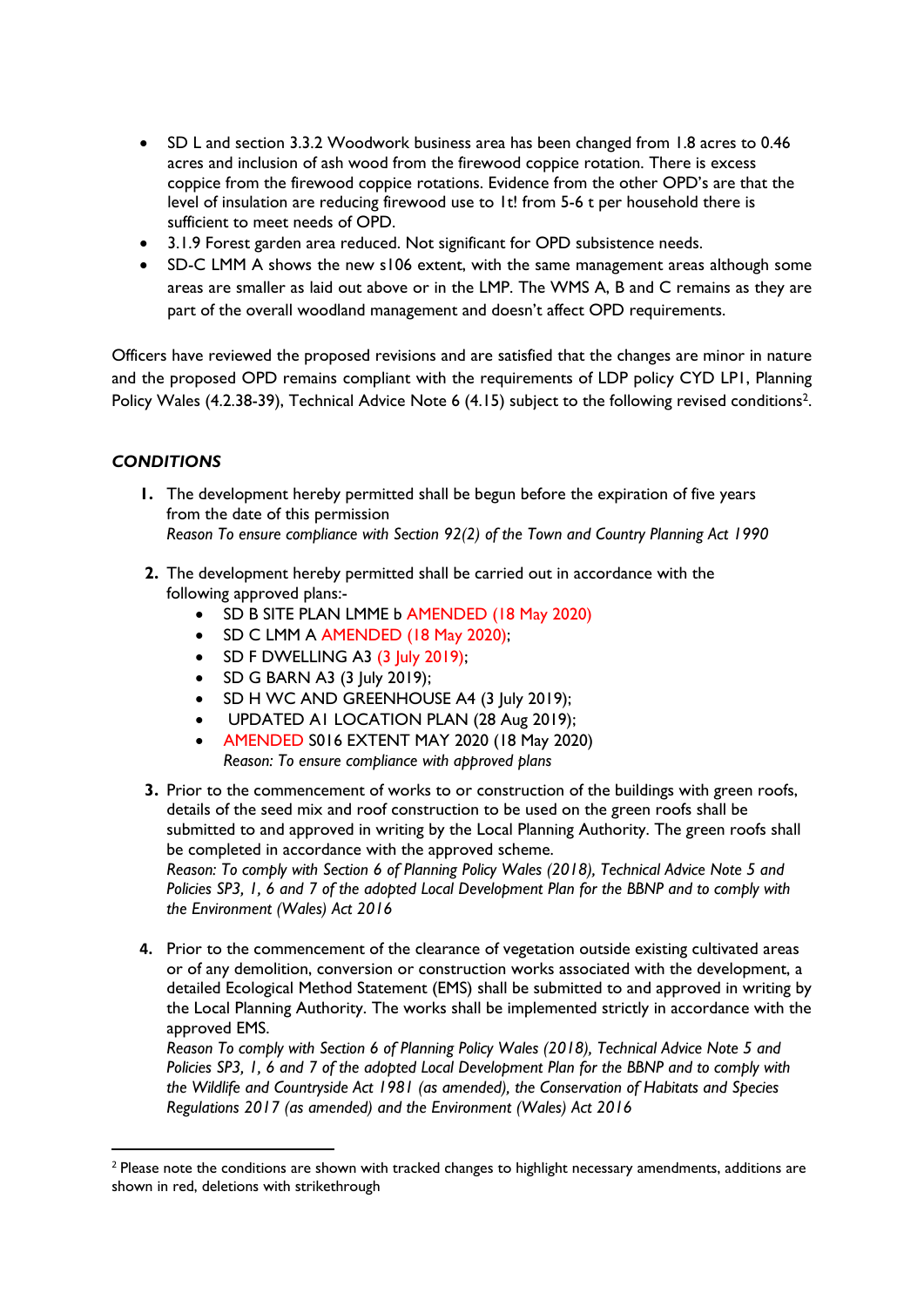- **5.** Within three months of the implementation of the development hereby approved, an Ecological Enhancement and Management Plan (EEMP) shall be submitted to and approved in writing by the Local Planning Authority (LPA). The EEMP shall include full details of all the ecological projects outlined in the Ecology Projects Report (draft) reference Aderyn/181119 and shall include provision for:
	- a. A timetable for implementation;
	- b. Long term management prescriptions;
	- c. Monitoring and reporting; and
	- d. Appropriate mechanisms for remediation as necessary.

The EEMP shall be reviewed five years after the date of implementation and any revisions agreed in writing with the LPA. The EEMP shall be implemented as approved and following this, a report confirming adequate implementation shall be submitted to the LPA. *Reason To comply with Section 6 of Planning Policy Wales (2018), Technical Advice Note 5 and* Policies SP3, 1, 5, 6, 7, 8 and 9 of the adopted Local Development Plan for the BBNP and • To *comply with the Wildlife and Countryside Act 1981 (as amended), the Conservation of Habitats and Species Regulations 2017 (as amended) and the Environment (Wales) Act 2016*

**6.** Prior to commencement of clearance of vegetation, woodland management or any land management works associated with restoration of heath habitat and the Site of Importance for Nature Conservation (SINC), a Dormouse Method Statement (DMS) shall be submitted to and approved in writing by the Local Planning Authority. The works shall be implemented strictly in accordance with the approved DMS.

*Reason To comply with Section 6 of Planning Policy Wales (2018), Technical Advice Note 5 and* Policies SP3, 1, 5, 6 and 7 of the adopted Local Development Plan for the BBNP and To comply with *the Wildlife and Countryside Act 1981 (as amended), the Conservation of Habitats and Species Regulations 2017 (as amended) and the Environment (Wales) Act 2016*

**7.** No external lighting shall be installed in association with the development hereby approved until an external lighting plan is submitted to and approved in writing by the Local Planning Authority. The lighting plan shall avoid conflict with bat mitigation/enhancement measures and wildlife corridors and shall be implemented as approved. *Reason To comply with Section 6 of Planning Policy Wales (2018), Technical Advice Note 5 and*

*Policies SP3and 12 of the Local Development Plan for the BBNP*

- **8.** The development hereby permitted shall be undertaken in accordance with the submitted Management Plan entitled LAND MANAGEMENT PLAY MAY 2020 AMENDED *Reason: To ensure compliance with Planning Policy Wales (4.2.38-39), Technical Advice Note 6 (4.15)*
- **9.** Prior to the commencement of development, a detailed Monitoring Framework will be submitted to the National Park Authority for approval. The Monitoring Framework will be based upon the sample Monitoring Framework submitted in support of the planning application (SD P MONITORING FORM) and will further identify a traffic light assessment process which identifies the thresholds for measurement of weakness and success, using a red and yellow card system, as is identified in section 5 of the Welsh Governments *One Planet Development: Technical Advice Note 6: Planning for Sustainable Rural Communities* (October 2012)

*Reason: To ensure compliance with Planning Policy Wales (4.2.38-39), Technical Advice Note 6 (4.15) and Welsh Government Practice Guidance in relation to One Planet Development and to ensure appropriate mechanisms are in place to assess the performance of the permitted OPD.*